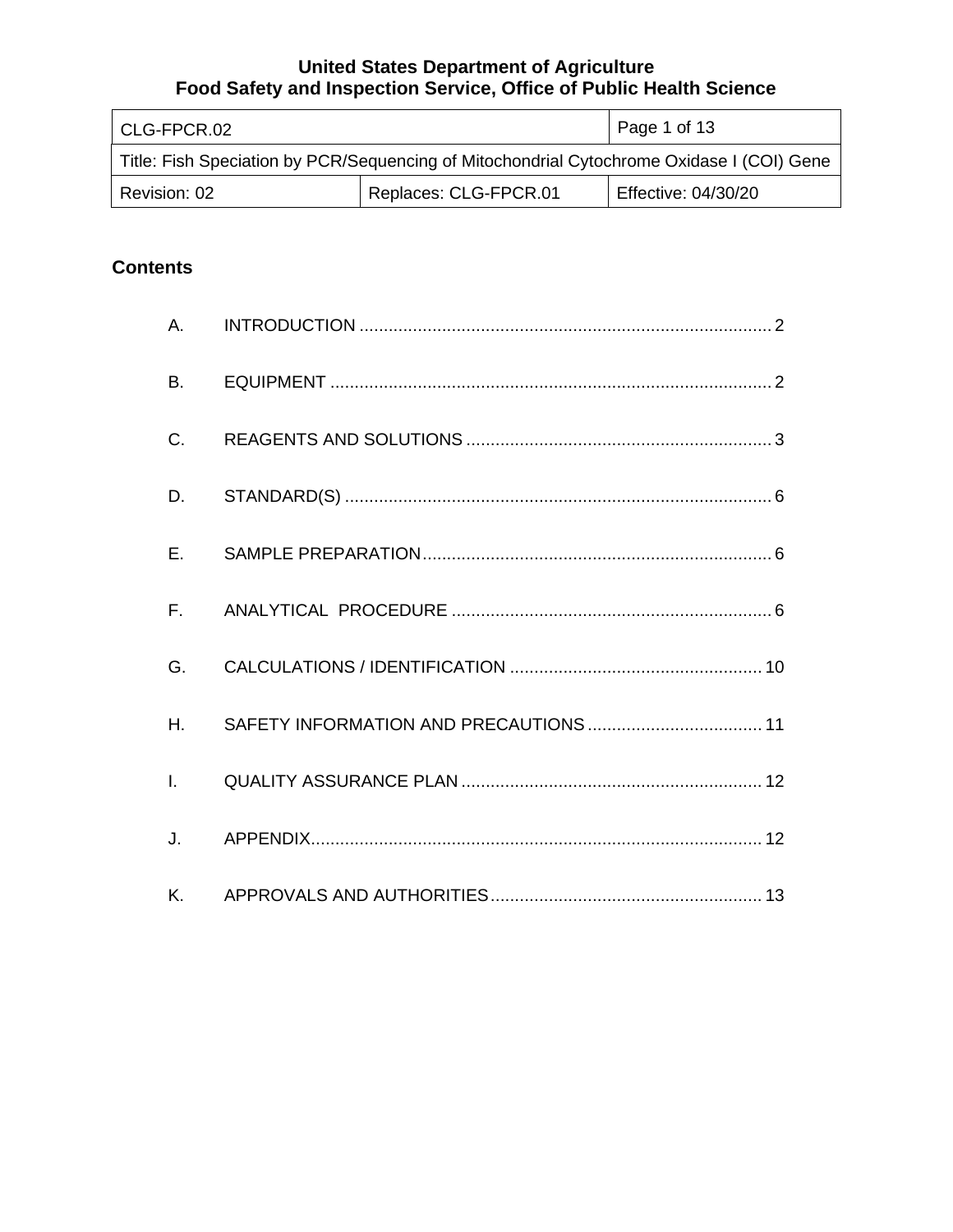| l CLG-FPCR.02                                                                             |                       | Page 2 of 13        |
|-------------------------------------------------------------------------------------------|-----------------------|---------------------|
| Title: Fish Speciation by PCR/Sequencing of Mitochondrial Cytochrome Oxidase I (COI) Gene |                       |                     |
| Revision: 02                                                                              | Replaces: CLG-FPCR.01 | Effective: 04/30/20 |

#### **A. INTRODUCTION**

#### 1. Background

 All catfishes are members of the order Siluriformes, which contains 36 families and over three thousand species. It is important to be able to distinguish between properly and improperly labeled fish. The application of DNA barcoding with the mitochondrial cytochrome oxidase I gene (COI) for species identification lends itself to this task. This prevents both the fraudulent mislabeling of products and the risk of potential health hazards associated with some specific species. Catfish production in the United States consists predominantly of two farmed species, channel (*Ictalurus punctatus*) and blue (*I. furcatus*) catfish, as well as hybrids of these two species.

#### 2. Summary of Procedure

 This method focuses upon the DNA sequence of the mitochondrial cytochrome oxidase I (COI) gene. DNA from muscle tissue is isolated and the COI gene is amplified using the polymerase chain reaction (PCR) and sequenced by capillary electrophoresis. The subsequent DNA sequence is compared with that of a known (i.e. vouchered and certified) specimen and used to identify that sample.

#### 3. Applicability

 by comparing the sequence of its mitochondrial CO1 gene to authenticated sequences. This method is suitable to verify the identity of siluriformes unprocessed muscle tissue

 *Note: Refer to 21CFR for tolerance values set by FDA and 40CFR for tolerance values set by EPA* 

#### **B. EQUIPMENT**

 *Note: Equivalent equipment may be substituted.* 

#### 1. Apparatus

- a. Vortex Genie 2 Model No. G560, Scientific Industries.
- b. Swing-Out Bucket Rotor Cat. No. A-2-DWP, Eppendorf.
- c. Fixed-Angle Microcentrifuge Rotor Cat. No. F-45-30-11, Eppendorf.
- d. Refrigerated Centrifuge Model No. 5804R, Eppendorf.
- e. Micropipettors volume capacities of between 1and 1000 µL, various catalog nos., Rainin.
- f. Multichannel Micropipettors appropriate tips for use with 96-well plates, Rainin.
- g. Self-Sealing Barrier Pipette Tips sterile, same Volumes as f. above.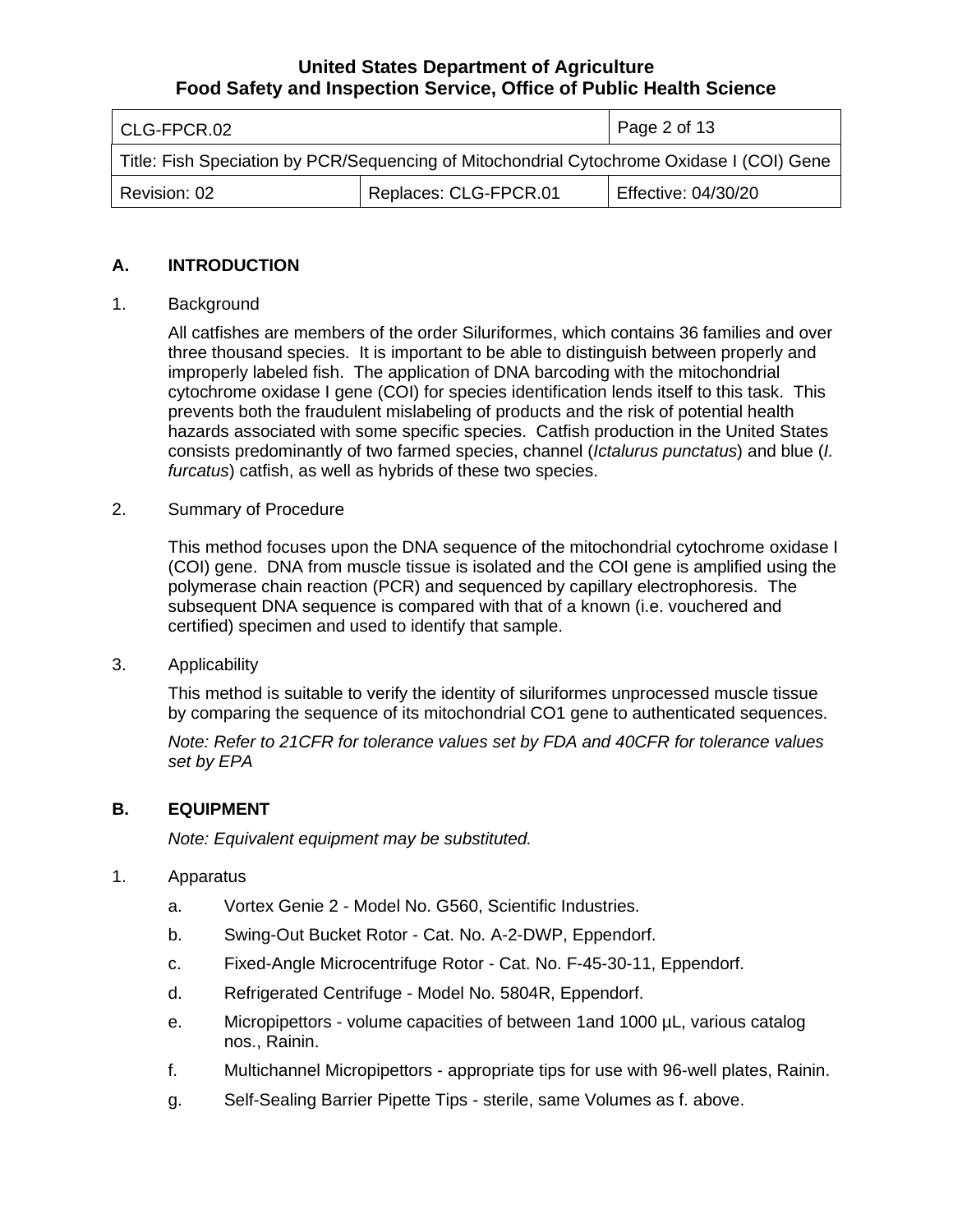|    | CLG-FPCR.02  |                                                            |                                                                                           | Page 3 of 13        |
|----|--------------|------------------------------------------------------------|-------------------------------------------------------------------------------------------|---------------------|
|    |              |                                                            | Title: Fish Speciation by PCR/Sequencing of Mitochondrial Cytochrome Oxidase I (COI) Gene |                     |
|    | Revision: 02 |                                                            | Replaces: CLG-FPCR.01                                                                     | Effective: 04/30/20 |
|    | h.           |                                                            | Microcentrifuge Tubes - 1.5 mL, sterile, Cat. No. 20170-038, VWR.                         |                     |
|    | i.           |                                                            | Microcentrifuge Tubes - 0.5 mL, Cat No. 80087-084, VWR.                                   |                     |
|    | j.           |                                                            | PCR Tubes - sterile, 0.2 mL, Cat. No. 20170-012, VWR.                                     |                     |
|    | k.           |                                                            | Syringe filters - sterile, 0.2 mL, Cat. No. 28155-477, VWR.                               |                     |
|    | I.           |                                                            | Racks for Microcentrifuge and PCR Tubes - Cat. No 20901-675, VWR.                         |                     |
|    | m.           |                                                            | Disposable Scalpels - sterile, Cat. No. 21919-664, VWR.                                   |                     |
|    | n.           |                                                            | 30" PCR Workstation - Cat. No. P-030-02, C.B.S. Scientific.                               |                     |
|    | 0.           |                                                            | Precast agarose gels - Cat. No. 6018-02, Invitrogen.                                      |                     |
|    |              |                                                            | Shaking Water Bath, temperature controlled capable of maintaining 50 - 60 °C              |                     |
|    | p.           | inclusive - Cat. No. SW-23, Julabo.                        |                                                                                           |                     |
|    | q.           |                                                            | Sample Microtiter Plates - Cat. No. 4306737, Applied BioSystems.                          |                     |
|    | r.           |                                                            | Aluminum Sealing Film - Cat. No. 60941-076, VWR.                                          |                     |
|    | S.           |                                                            | Clear Sealing Film - Cat. No. 10011-119 VWR.                                              |                     |
|    | t.           |                                                            | Heat-sealing Film, - Cat. No. 82018-846, VWR.                                             |                     |
| 2. |              | Instrumentation                                            |                                                                                           |                     |
|    | a.           |                                                            | Thermal Cycler - Model No. C-1000, Bio-Rad.                                               |                     |
|    | b.           |                                                            | Gel Documentation System - Model No. Gel Doc XR, Bio-Rad.                                 |                     |
|    | c.           |                                                            | Genetic Analyzer - Model No. 3130xL or 3500xL, Applied BioSystems.                        |                     |
|    | d.           | Electrophoresis power supply - Cat. No. G6465, Invitrogen. |                                                                                           |                     |
|    | е.           |                                                            | Minicentrifuge - Cat. No. 93000-196, VWR.                                                 |                     |
| C. |              | <b>REAGENTS AND SOLUTIONS</b>                              |                                                                                           |                     |
|    |              |                                                            | Note: Equivalent reagents / solutions may be substituted.                                 |                     |
|    |              |                                                            |                                                                                           |                     |
| 1. | Reagents     |                                                            |                                                                                           |                     |
|    | a.           | Sterile Water - NANOpure                                   |                                                                                           |                     |
|    | b.           |                                                            | DNeasy™ Blood and Tissue Kit - Cat. No. 69504, Qiagen.                                    |                     |
|    |              | The kit contains the following:                            |                                                                                           |                     |
|    |              | i.                                                         | DNeasy <sup>™</sup> mini spin columns in 2-mL microcentrifuge collection tubes            |                     |
|    |              | ii.                                                        | Buffers ATL, AL, *AW1 (concentrate), *AW2 (concentrate), and AE                           |                     |
|    |              | Proteinase K<br>iii.                                       |                                                                                           |                     |
|    |              | iv.                                                        | Additional 2-mL microcentrifuge collection tubes                                          |                     |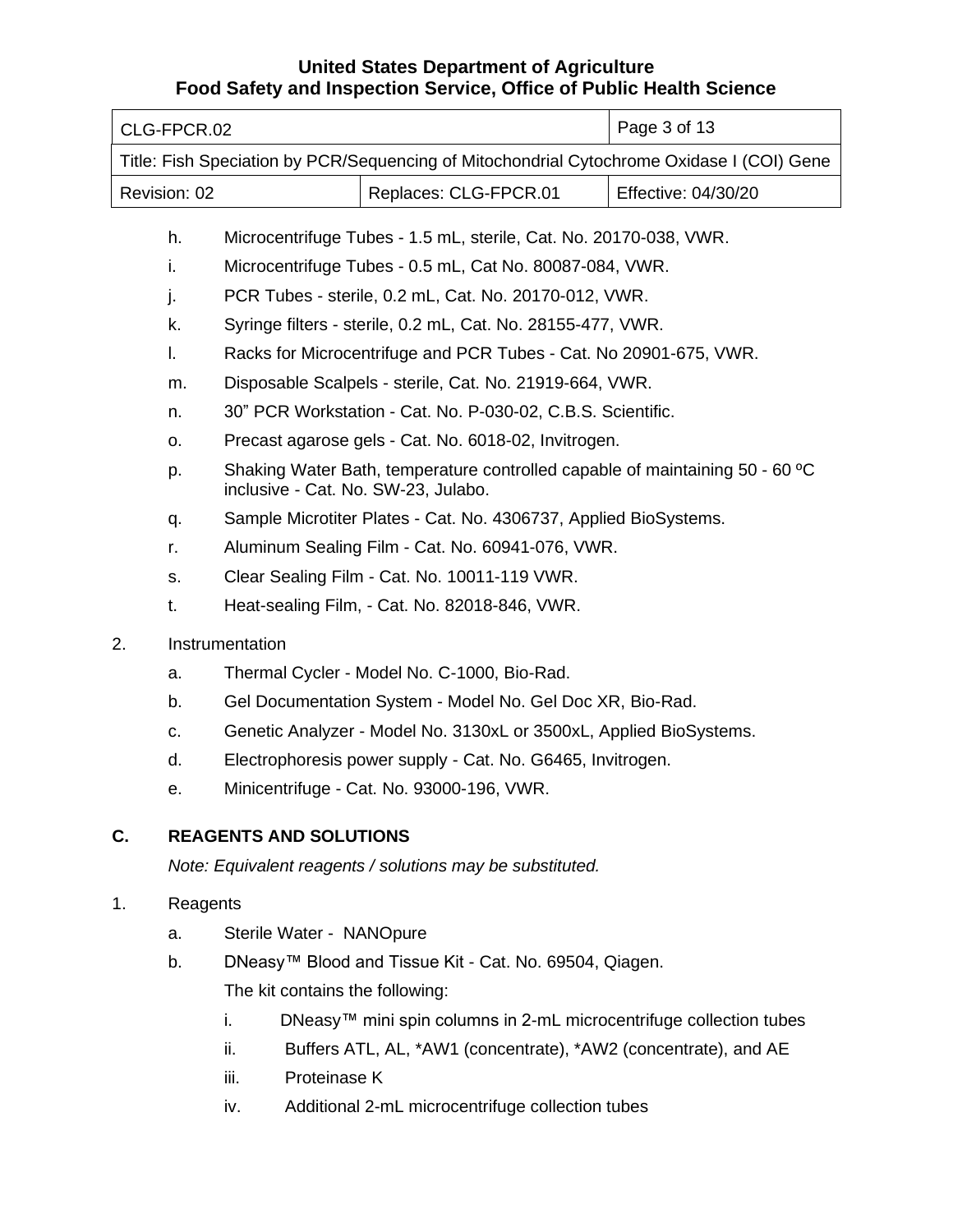|              |           | Food Safety and Inspection Service, Office of Public Health Science                                                                                                                                                                                                                                                        |                     |  |
|--------------|-----------|----------------------------------------------------------------------------------------------------------------------------------------------------------------------------------------------------------------------------------------------------------------------------------------------------------------------------|---------------------|--|
| CLG-FPCR.02  |           |                                                                                                                                                                                                                                                                                                                            | Page 4 of 13        |  |
|              |           | Title: Fish Speciation by PCR/Sequencing of Mitochondrial Cytochrome Oxidase I (COI) Gene                                                                                                                                                                                                                                  |                     |  |
| Revision: 02 |           | Replaces: CLG-FPCR.01                                                                                                                                                                                                                                                                                                      | Effective: 04/30/20 |  |
|              |           | * Note: Ethanol must be added to these two buffers prior to use, according to<br>manufacturer's specifications.                                                                                                                                                                                                            |                     |  |
| C.           |           | Absolute ethanol, Cat. No. 51976, Sigma Aldrich.                                                                                                                                                                                                                                                                           |                     |  |
| d.           |           | D-(+)-Trehalose dehydrate - Cat. No. T9531, Sigma Aldrich.                                                                                                                                                                                                                                                                 |                     |  |
| e.           | Biolabs.  | 10 mM Deoxynucleotide (dNTP) Solution Mix - Cat. No. N0447L, New England                                                                                                                                                                                                                                                   |                     |  |
| f.           |           | COI Oligonucleotide Primers - Primer A: FishCO1LBC ts (5'-CAC GAC GTT<br>GTA AAA CGA CTC AAC YAA TCA YAA AGA TAT YGG CAC -3' and Primer B:<br>FishCO1HBC ts (5'-GGA TAA CAA TTT CAC ACA GGA CTT CYG GGT GRC<br>CRA ARA ATC A-3') as described by Handy et al 2011 and custom-made by<br><b>Integrated DNA Technologies</b> |                     |  |
| g.           |           | Sequencing Oligonucleotide Primers - 10 µM each, M13F (-29) (5'- CAC GAC<br>GTT GTA AAA CGA C-3') and M13R (5'- GGA TAA CAA TTT CAC ACA GG-3')<br>available from Integrated DNA Technologies.                                                                                                                              |                     |  |
| h.           |           | Platinum Taq DNA Polymerase Kit - Cat. No. 10966-034, Invitrogen.                                                                                                                                                                                                                                                          |                     |  |
|              |           | The kit contains the following:                                                                                                                                                                                                                                                                                            |                     |  |
|              | i.        | Platimum <sup>®</sup> Taq Polymerase                                                                                                                                                                                                                                                                                       |                     |  |
|              | ii.       | 10X PCR Buffer, Minus Mg                                                                                                                                                                                                                                                                                                   |                     |  |
|              | iii.      | 50 mM Magnesium Chloride                                                                                                                                                                                                                                                                                                   |                     |  |
| i.           |           | 100 bp DNA Ladder - Cat. No. 15625-019, Invitrogen.                                                                                                                                                                                                                                                                        |                     |  |
| j.           |           | ExoSAP-IT® - Cat. No. 78200, Affymetrix.                                                                                                                                                                                                                                                                                   |                     |  |
| k.           |           | BigDye® Terminator v3.1 Cycle Sequencing Kit - Cat. No. 4337457, Applied<br>Biosystems.                                                                                                                                                                                                                                    |                     |  |
| I.           |           | Performa®-DTR Gel Filtration Cartridges - Cat. No. 42453, EdgeBio.                                                                                                                                                                                                                                                         |                     |  |
| m.           |           | Performa®-DTR V3 96-Well Short Plates - Cat. No. 63387, EdgeBio.                                                                                                                                                                                                                                                           |                     |  |
| n.           |           | POP-7 Polymer for 3130 DNA analyzers - Cat. No. 4352759,<br>AppliedBiosystems.                                                                                                                                                                                                                                             |                     |  |
| 0.           |           | 5X Sequencing Buffer - Cat. No. 4336697, Applied Biosystems.                                                                                                                                                                                                                                                               |                     |  |
| p.           |           | Capillary Array for either the 3130xL or 3500xL Genetic Analyzer - Cat. 4315931<br>or Applied Biosystems.                                                                                                                                                                                                                  |                     |  |
| q.           |           | Hi-Di™ Formamide - Cat. No. 4311320, Applied Biosystems.                                                                                                                                                                                                                                                                   |                     |  |
| 2.           | Solutions |                                                                                                                                                                                                                                                                                                                            |                     |  |

a. 50 µM COI Primer Stock Mixes :

Re-suspend each primer (from the pellet and still in its original tube) in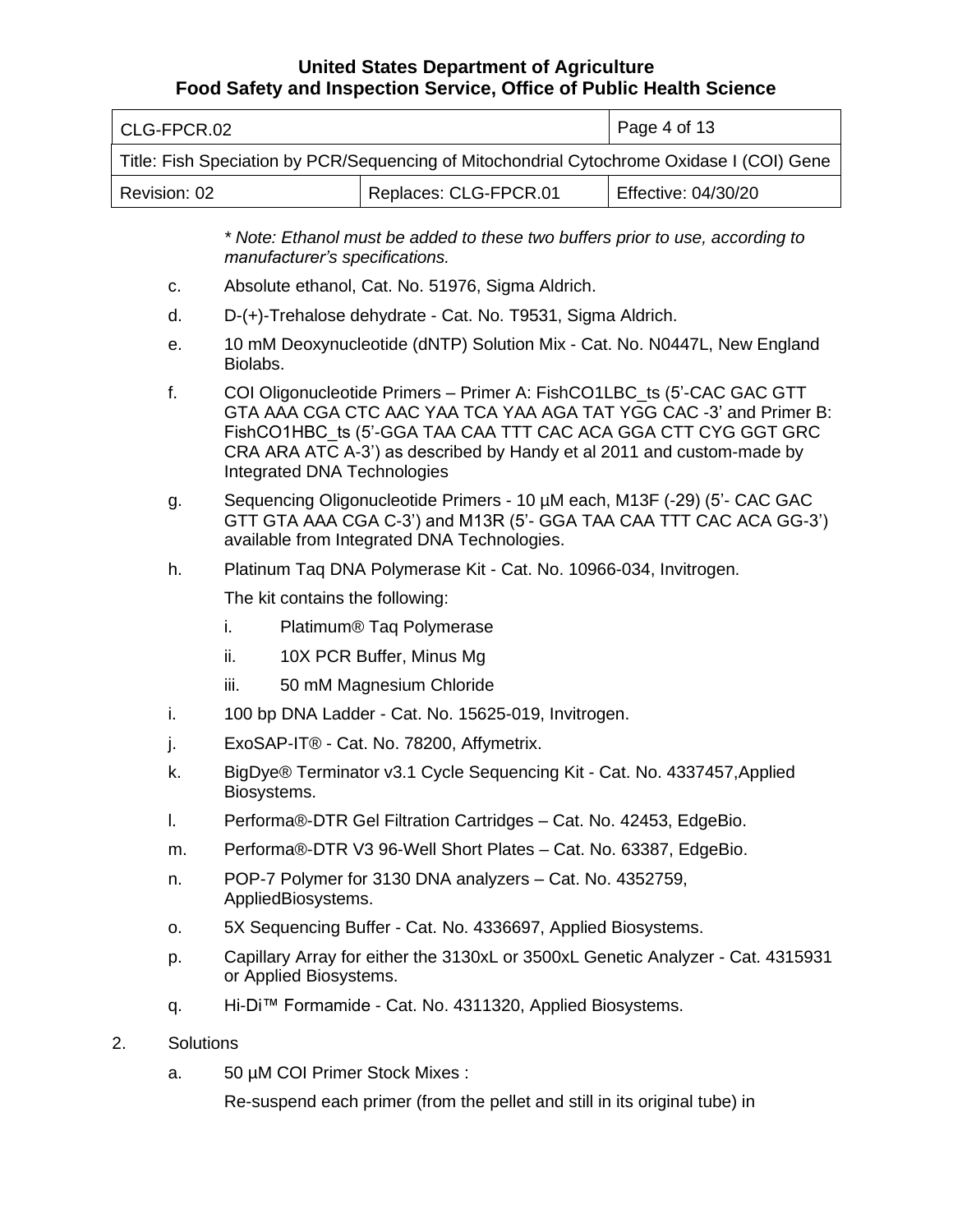| l CLG-FPCR.02                                                                             |                       | Page 5 of 13        |
|-------------------------------------------------------------------------------------------|-----------------------|---------------------|
| Title: Fish Speciation by PCR/Sequencing of Mitochondrial Cytochrome Oxidase I (COI) Gene |                       |                     |
| Revision: 02                                                                              | Replaces: CLG-FPCR.01 | Effective: 04/30/20 |

 approximately 500 µL of sterile water. The exact volume is dependent upon original manufacturer concentration. Store primers for up to eighteen months at ≤ -20 ºC while not in use.

b. 10 µM COI Primer Working Solutions:

 Pipette 20 µL of primer stocks into separate 0.5 mL microcentrifuge tube and dilute to 100 µL with sterile water. Store both solutions for up to eighteen months at ≤ -20ºC while not in use.

c. 10% Trehalose Solution:

 Dissolve 1 g of trehalose into a 10 mL volumetric flask, bring to volume with sterile water, and filter-sterilize. Using a micropipettor, dispense solution into multiple 1.5 mL microcentrifuge tubes and store them up to one year at ≤ -20ºC while not in use.

d. 10 µM Sequencing Primers:

 Re-suspend primers (from the pellet and still in their original tubes) in approximately 200 µL of sterile water. The exact volume is dependent upon original manufacturer concentration. Store primers for up to eighteen months at ≤ -20ºC while not in use.

- e. COI PCR Master Mix
	- i. Thaw Primers A and B, Sterile  $H_2O$ , 10% trehalose solution, Buffer, MgCl<sub>2</sub>, dNTP mix, and Taq polymerase in ice bucket. Invert or flick tubes several times to mix and centrifuge for 5 - 10 sec in mini-centrifuge.
	- ii. Using the table below, prepare the appropriate volume of master mix for PCR amplification of cytochrome oxidase I gene in a microcentrifuge tube. Mix by pipetting up and down several times or by vortexing gently. Spin briefly in mini-centrifuge. Either use master mix immediately or store in freezer at ≤ -10 $^{\circ}$  C for up to six months.

| <b>Reagent Name</b>        | Per 1<br>Reaction (µL) | Per 100<br>Reactions $(\mu L)$ |
|----------------------------|------------------------|--------------------------------|
| 10% trehalose              | 6.25                   | 625                            |
| Sterile water              | 2.0                    | 200                            |
| 10X Buffer                 | 1.25                   | 125                            |
| 50 mM MgCl2                | 0.625                  | 62.5                           |
| 10 µM Primer A             | 0.125                  | 12.5                           |
| 10 µM Primer B             | 0.125                  | 12.5                           |
| 10 mM dNTP mix             | 0.062                  | 6.2                            |
| Taq polymerase (5<br>U/mL) | 0.06                   | 6.0                            |
| Total                      | 10.5                   | 1050                           |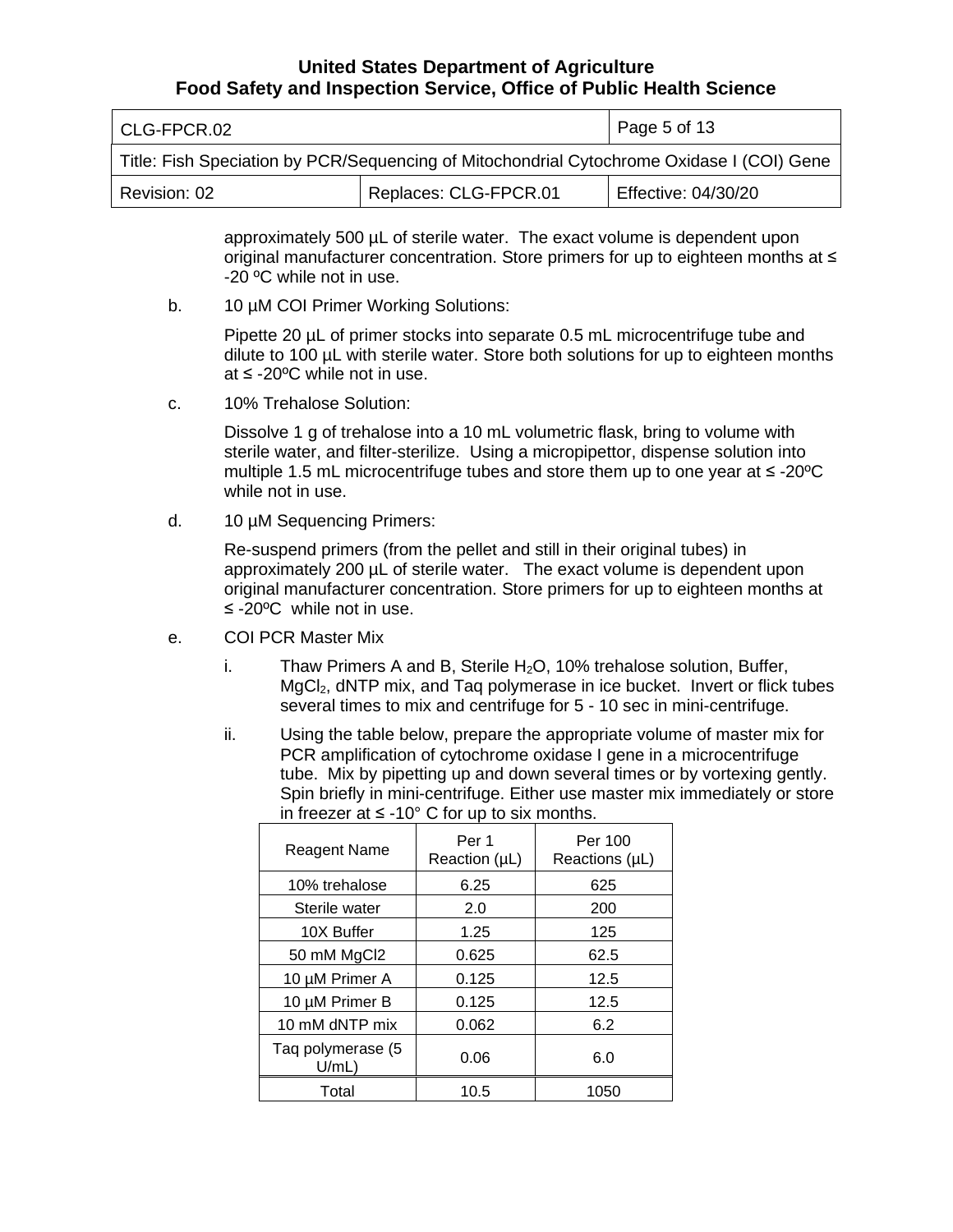| l CLG-FPCR.02                                                                             |                       | Page 6 of 13        |
|-------------------------------------------------------------------------------------------|-----------------------|---------------------|
| Title: Fish Speciation by PCR/Sequencing of Mitochondrial Cytochrome Oxidase I (COI) Gene |                       |                     |
| Revision: 02                                                                              | Replaces: CLG-FPCR.01 | Effective: 04/30/20 |

- f. Sequencing Reaction Master Mix
	- i. Thaw tubes of trehalose, sterile water, primers M13F and M13R, and sequencing buffer. When they are completely thawed, invert them several times to mix the reagents and centrifuge for 5 - 10 seconds.

 *Note: BigDye™ is light and temperature sensitive and should remain covered and in the freezer except when in use.* 

 ii. Using the table below, prepare sequencing master mix using either store in freezer at  $\leq$  -10° C for up to six months. Primer M13F **or** Primer M13R. Either use master mix immediately or

| <b>Reagent Name</b>                | Per 1<br>Reaction (µL) | Per 100<br>Reactions (µL) |
|------------------------------------|------------------------|---------------------------|
| 10% Trehalose                      | 5.0                    | 500                       |
| Sterile water                      | 0.875                  | 87.5                      |
| 10 μM M13F OR<br>M <sub>13</sub> R | 1.0                    | 100                       |
| 5X Sequencing<br><b>Buffer</b>     | 1.875                  | 187.5                     |
| Big Dye™                           | 0.25                   | 25                        |
| Total                              | 9.0                    | 900                       |

### **D. STANDARD(S)**

None

#### **E. SAMPLE PREPARATION**

Intact tissue samples should be stored frozen in at least a -20 °C freezer until the DNA is extracted.

### **F. ANALYTICAL PROCEDURE**

- 1. Preparation of Controls and Samples
	- a. Fish Genomic DNA Isolation

 *Note: this procedure may vary slightly, depending upon the kit manufacturer's instructions, so it is critical to be familiar with any important notes and troubleshooting procedures.*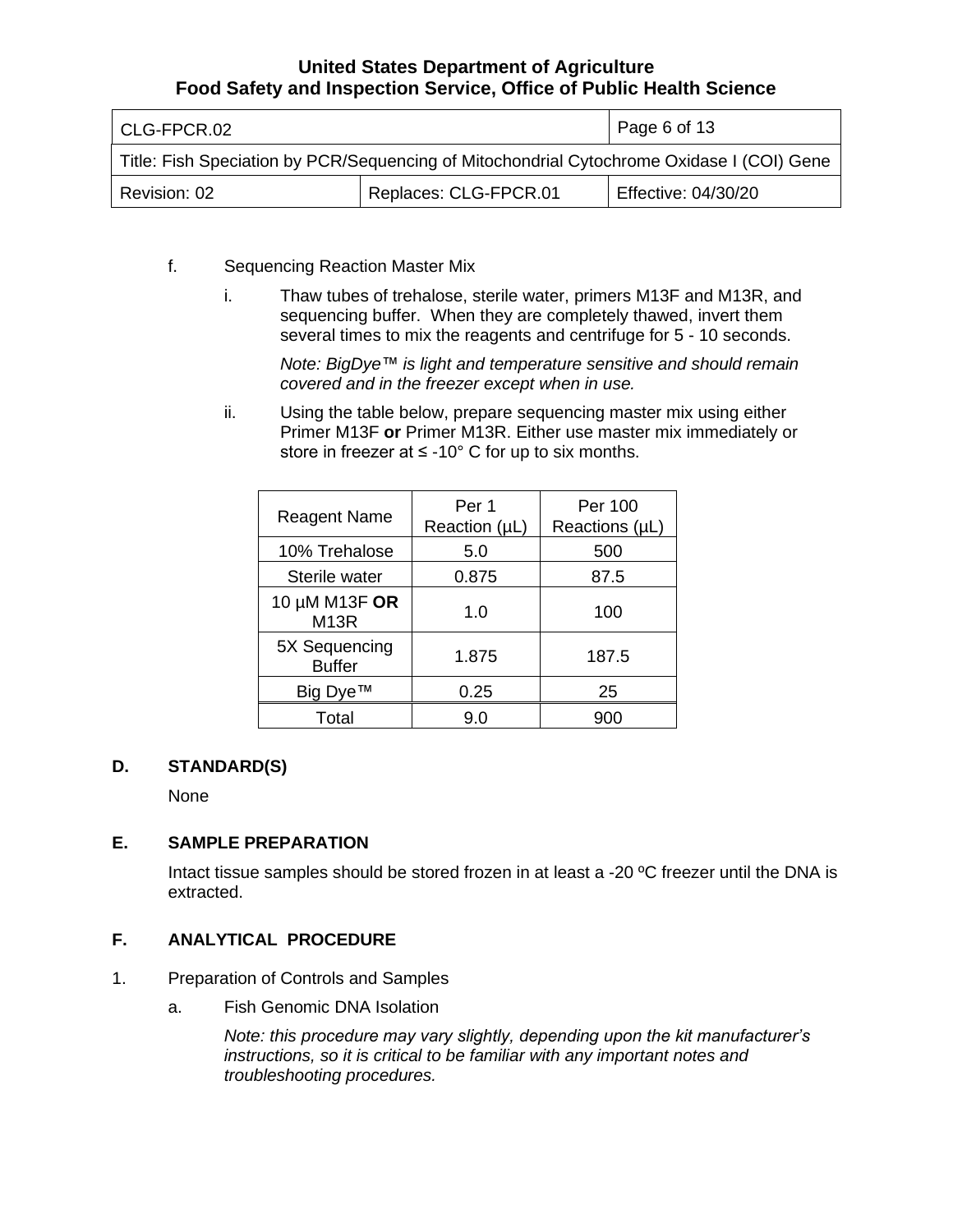| l CLG-FPCR.02                                                                             |                       | Page 7 of 13        |
|-------------------------------------------------------------------------------------------|-----------------------|---------------------|
| Title: Fish Speciation by PCR/Sequencing of Mitochondrial Cytochrome Oxidase I (COI) Gene |                       |                     |
| Revision: 02                                                                              | Replaces: CLG-FPCR.01 | Effective: 04/30/20 |

 i. With a sterile razor blade, cut and weigh out 30 - 40 mg of muscle tissue into a 1.5 mL microcentrifuge tube. It is recommended to cut the tissue into small pieces to ensure more efficient cell lysis.

 Note: It is critical to use different sterile scalpels for different tissues in order to prevent cross contamination.

- ii. Prepare positive control by selecting an authenticated tissue for inclusion in extraction set. With a sterile razor blade, cut and weigh out 30 - 40 mg of authenticated muscle tissue into a 1.5 mL microfilterfuge tube. It is recommended to cut the tissue into small pieces to ensure more efficient cell lysis.
- iii. The negative control or DNA extraction blank will also be included with every DNA extraction set, it will consist of an empty microcentrifuge tube taken through the extraction procedure. It is essentially a reagent blank and will indicate contamination in the extraction reagents.
- 2. Extraction Procedure
	- a. Add 180 µL of Buffer ATL to controls and samples, cap, and vortex.
	- b. Add 20 µL of proteinase K, mix thoroughly by vortexing, and incubate on shaking water bath at 56 °C  $\pm$  1°C until the tissue is lysed. Lysis time varies and is usually complete in 1 - 3 hours. After incubation the lysate may appear viscous but should not be gelatinous as it may clog the DNeasyspin column.
	- c. Vortex for 15 seconds.
	- d. Add 200 µL of Buffer AL to the sample, cap, and mix thoroughly by vortexing a second time.
	- e. Add 200 µL of ethanol, cap, and mix again by vortexing. Alternatively, Buffer AL and ethanol may be premixed and added together in one step to save time. It is critical that the sample, Buffer AL, and ethanol are mixed immediately upon addition by vortexing or pipetting to yield a homogenous mixture. A white precipitate may form upon addition of Buffer AL and ethanol, but it does not interfere with the procedure.
	- f. Decant the mixture, including the precipitate, from Step f into a spin column which is placed into a 2 mL collection tube (provided with extraction kit). Centrifuge at ≥ 6000 x g (8000 rpm) for 1 min and discard the flow-through and collection tube.
	- g. Place the spin column into a new collection tube (provided with extraction kit), add 500 µL Buffer AW1, and centrifuge for 1 min at  $\geq 6000 \times g$  (8000 rpm). Discard flow-through and collection tube.
	- h. Place the spin column into a new collection tube (provided with extraction kit), add 500 µL Buffer AW2, and centrifuge for 3 min at  $\geq$  20000 x g (14000 rpm). Discard flow-through and collection tube.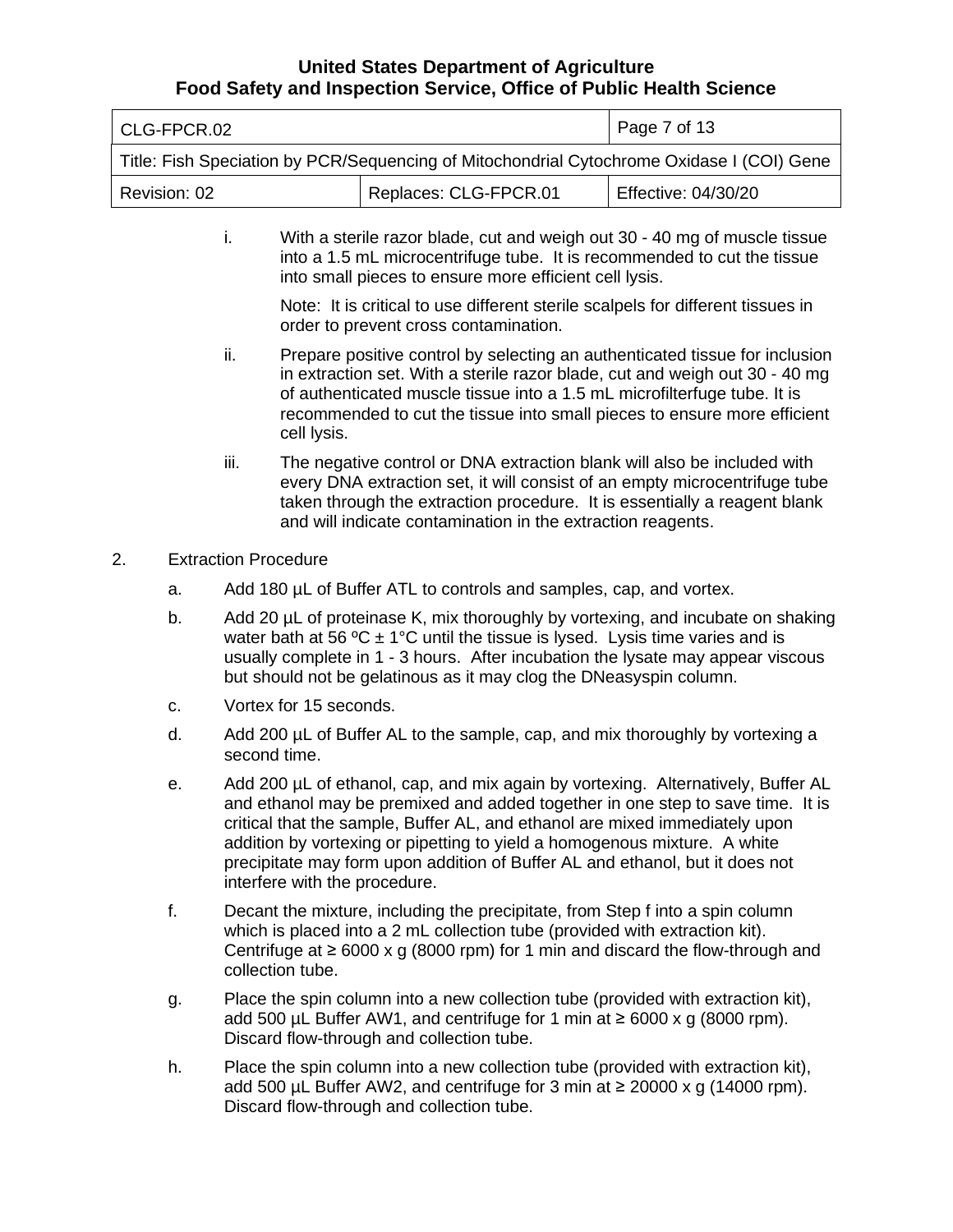| l CLG-FPCR.02                                                                             |                       | Page 8 of 13        |
|-------------------------------------------------------------------------------------------|-----------------------|---------------------|
| Title: Fish Speciation by PCR/Sequencing of Mitochondrial Cytochrome Oxidase I (COI) Gene |                       |                     |
| Revision: 02                                                                              | Replaces: CLG-FPCR.01 | Effective: 04/30/20 |

 *NOTE: It is critical to dry the membrane of the spin column, since residual ethanol may interfere with subsequent reactions. This centrifugation step*  ensures that no residual ethanol will be carried over during the elution step. Carefully avoid any contact between the spin column and the flow-through during  *the previous steps. If contact occurs, empty the collection tube and centrifuge again for 1 min at 20,000 x g (14,000 rpm). It is also an option at this point to incubate the spin columns as well as the Buffer AE at 37ºC ± 1°C for 30 minutes prior to performing elution step.* 

- i. Place the spin column in a clean microcentrifuge tube (not provided with extraction kit) and pipet 200 µL of Buffer AE directly onto the filter membrane.
- j. Incubate at room temperature for 1 min and then centrifuge for 1 min at ≥ 6000 x g (8000 rpm) to elute the DNA.

 *NOTE: For maximum DNA yield, it is possible to repeat the elution step a second time either into the original microcentrifuge tube or into a new microcentrifuge*  tube to avoid diluting the original eluate. Alternatively, it is permissible to add a lower volume of Buffer AE to increase the subsequent DNA concentration in the  *eluate.* 

- k. Discard the filter and retain the eluate, which contains the extracted DNA for use as a PCR template. Store at  $\leq$  -20 °C until further use.
- 3. Amplification of COI Gene
	- a. Thaw master mix and aliquot 10.5 µL into individual PCR tubes.
	- b. Using a micropipettor, transfer 1.0 µL of extracted DNA template (from step F.2.k. of procedure) into each PCR master mix tube, pipet up and down several times to mix, and close the lid. Also, include a PCR blank to which no template DNA is added. Spin briefly in mini-centrifuge to return contents to bottom of tube.
	- c. Load all sample tubes onto the thermal cycler.
	- d. Access the appropriate temperature program. The parameters for the program are as follows:
		- i. 1 cycle of denaturation at  $94 °C$  for 2 minutes.
		- ii. 35 cycles of 94 °C for 30 seconds, 55 °C for 40 seconds, and 72 °C for 1 minute.
		- iii. 1 cycle of final extension at  $72$  °C for 10 minutes.
		- iv. Cool to 4 °C and remain on thermal cycler until removal for storage or further processing.
	- e. Run program on thermal cycler.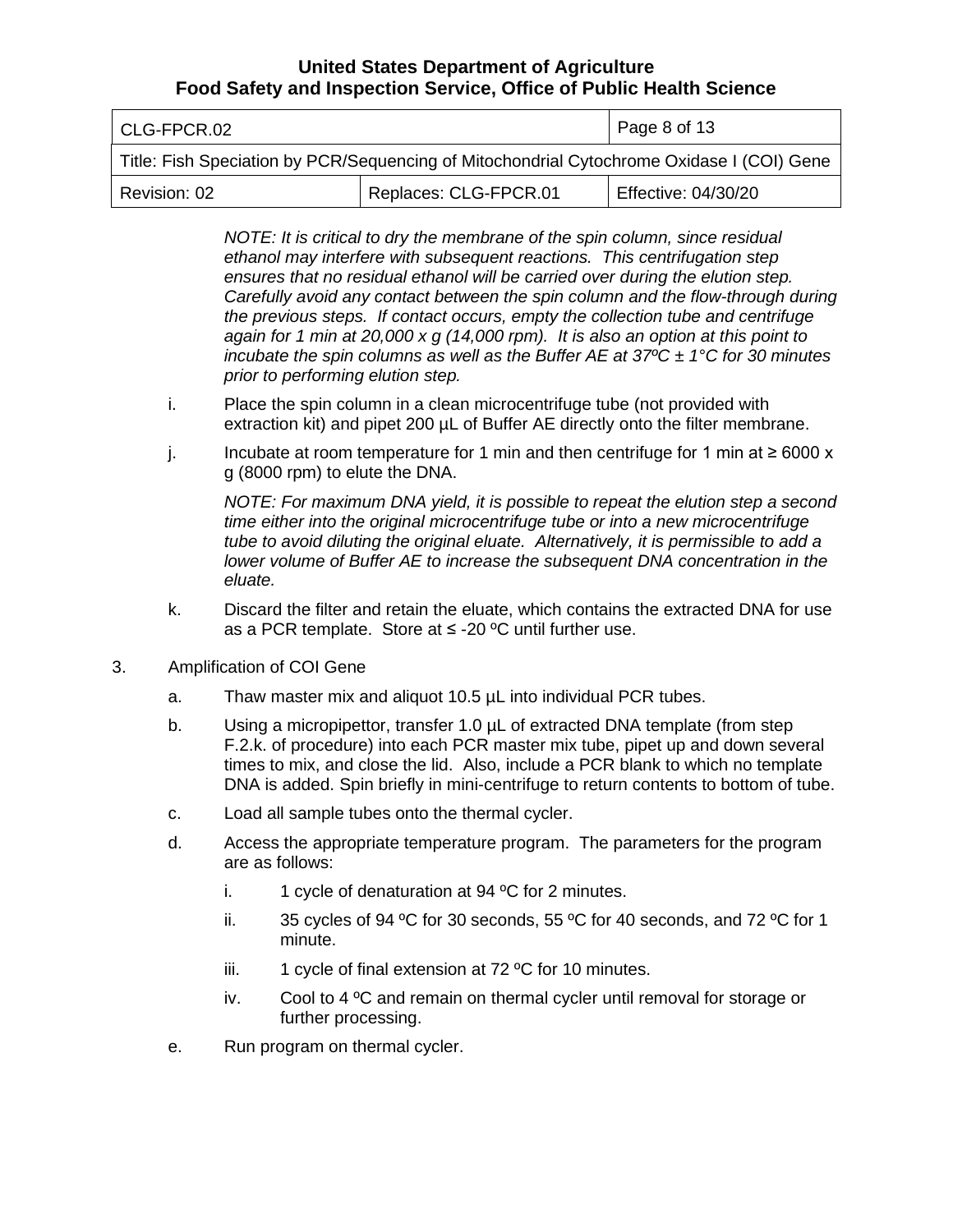| l CLG-FPCR.02                                                                             |                       | $\vert$ Page 9 of 13 |
|-------------------------------------------------------------------------------------------|-----------------------|----------------------|
| Title: Fish Speciation by PCR/Sequencing of Mitochondrial Cytochrome Oxidase I (COI) Gene |                       |                      |
| Revision: 02                                                                              | Replaces: CLG-FPCR.01 | Effective: 04/30/20  |

#### 4. Verifying PCR Product

 *Note: This step is optional, but highly recommended prior to moving forward with the cycle sequencing PCR*.

 *Note: The instrument parameters may be optimized to ensure system suitability.* 

- a. Plug the base of the electrophoresis power supply into an electrical outlet.
- b. Remove precast gel from its package and remove the plastic comb from the gel. In order to visualize the PCR product on the agarose gel, dilute sample and DNA ladder with sterile water. Transfer to the gel.
- c. Run gel at appropriate voltage (~ 250 300 V) to ensure sufficient movement of DNA in the gel.
- d. Verify that all standard tissues and samples contain a band at or around  $\sim 650$  base pairs (bp). If there is no band, this indicates an unsuccessful PCR reaction. troubleshoot the contributing factors and repeat from step F.2. Negative controls should have no visible bands. It is recommended to
- e. Dispose of gel in designated and secure waste container.
- 5. PCR Product Cleanup
	- a. Using a micropipettor, pipet 2 µL of ExoSAP-IT into a clean microcentrifuge PCR tube and then add 5 µL of PCR product.
	- b. Incubate mixture on thermal cycler at 37°C for 15 minutes followed by 80°C for 15 minutes.
	- c. Remove from thermal cycler and store at  $\leq$  -20°C indefinitely.
- 6. Performing Cycle Sequencing Reaction
	- a. Thaw master mix and aliquot 9.0 µL into individual PCR tubes.
	- b. Transfer 1.0 µL of PCR product for each sample into a tube of sequence master mix and close the lid. Mix thoroughly and then spin down briefly.
	- c. Load all tubes onto the thermal cycler.
	- d. Turn on cycler and access the appropriate temperature program. The parameters for the program are as follows:
		- i. 1 cycle of denaturation and activation of Taq polymerase at 96 ºC for 2 minutes.
		- ii. 30 cycles of amplification at 96  $\mathrm{^{\circ}C}$  for 30 seconds, 55  $\mathrm{^{\circ}C}$  for 15 seconds, and 60 ºC for 4 minutes.
		- iii. Cool to  $4\,^{\circ}$ C and remain on thermal cycler until removal for storage or further processing.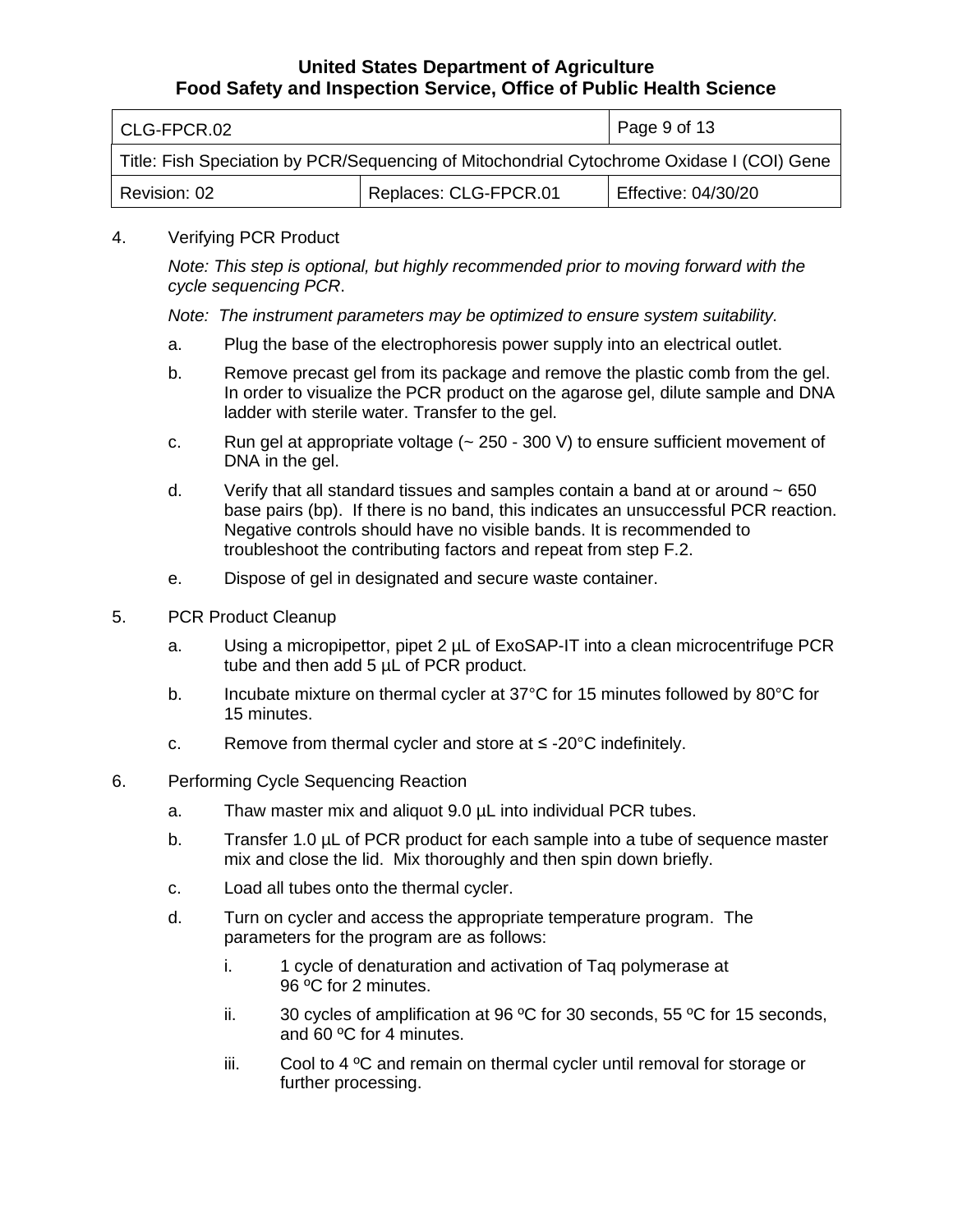| l CLG-FPCR.02                                                                             |                       | Page 10 of 13       |
|-------------------------------------------------------------------------------------------|-----------------------|---------------------|
| Title: Fish Speciation by PCR/Sequencing of Mitochondrial Cytochrome Oxidase I (COI) Gene |                       |                     |
| Revision: 02                                                                              | Replaces: CLG-FPCR.01 | Effective: 04/30/20 |

- e. Run program on thermal cycler.
- 7. Sequence Reaction Cleanup
	- a. Remove either the appropriate number of filter cartridges or 96-well short plates from cold storage. If using the 96-well short plates for cleanup, remove the bottom and top adhesive tapes from the plate at this time.

 *Note: remove the bottom adhesive tape first and ensure that the plate remains horizontal to avoid losing any gel*.

- b. Centrifuge the filter cartridges at 850 x g for 3 minutes. Discard the microcentrifuge tubes which contain the eluate and transfer the cartridges to new microcentrifuge tubes. If using a 96-well plate, stack plate on top of 96-well waste plate and place assembly on a cushioned centrifuge carrier. Centrifuge plate at 850 x g for 2 minutes. Discard eluate.
- c. Add the PCR product directly to the gel bed of the cartridges or add directly to center of each well in the 96-well plate.
- d. Centrifuge the filter cartridges at 850 x g for 3 minutes or the plate for 2 minutes. Retain eluate.
- e. Add 10 µL of Hi-Di™ Formamide to each samples and pipet to mix.

 *Note: If using filter cartridges, it is permissible to centrifuge the 96-well plate in order to remove bubbles from the samples.* 

f. Analyze on genetic analyzer, according to manufacturer's instructions.

#### 8. Sample Set

Each sample set must contain one QA sample/20 samples:

- a. DNA extraction blank.
- b. PCR blank
- c. Positive control (authenticated fish standard).
- d. Intra-laboratory check sample (if needed)
- e. Samples

#### **G. CALCULATIONS / IDENTIFICATION**

- 1. Analysis and Reporting of Sequencing Results
	- a. Retrieve raw sequence (ABI format) data files from genetic analyzer. One way to do this is using a flash drive.
	- b. Transfer file to sequence analysis workstation.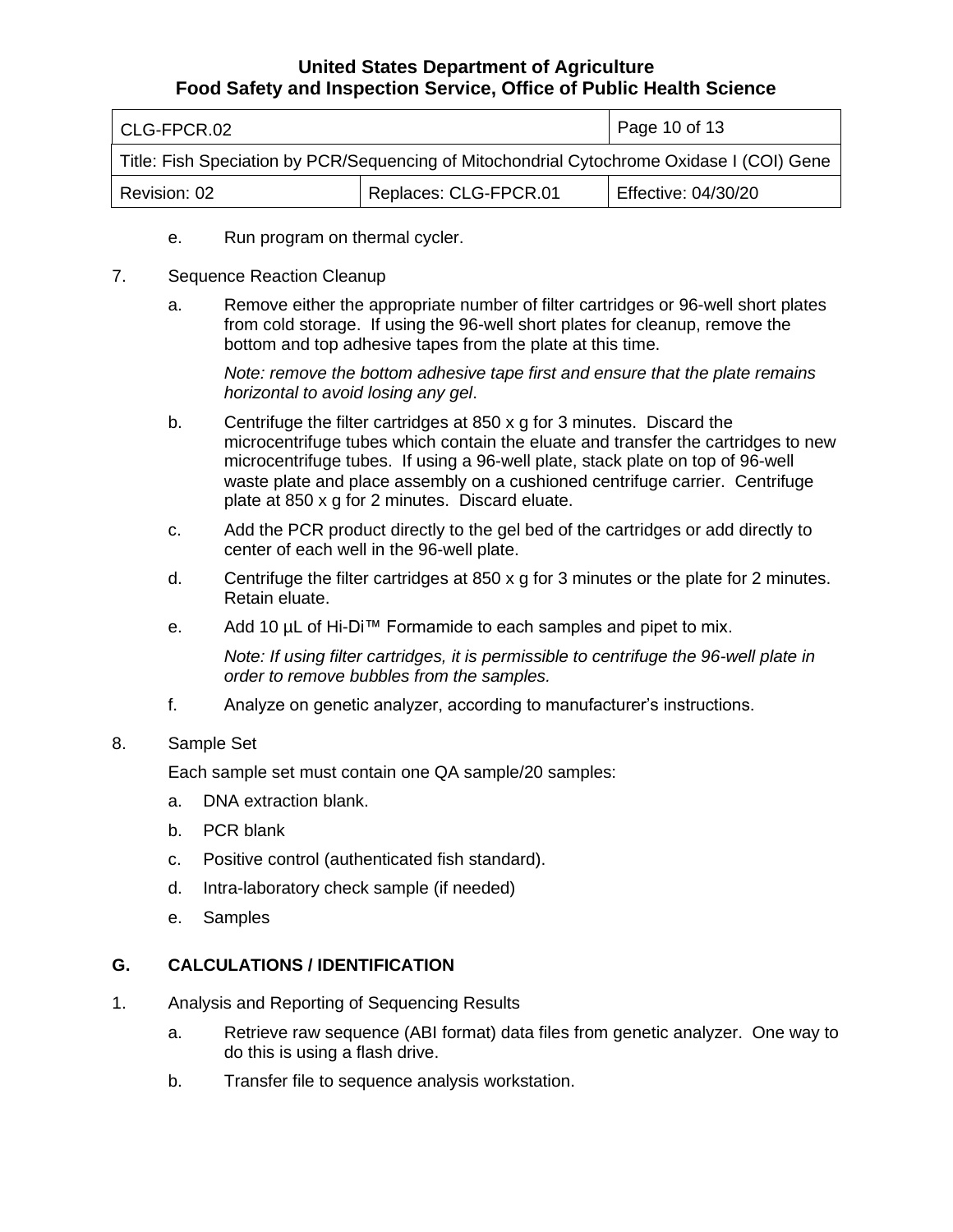| l CLG-FPCR.02                                                                             |                       | Page 11 of 13       |
|-------------------------------------------------------------------------------------------|-----------------------|---------------------|
| Title: Fish Speciation by PCR/Sequencing of Mitochondrial Cytochrome Oxidase I (COI) Gene |                       |                     |
| Revision: 02                                                                              | Replaces: CLG-FPCR.01 | Effective: 04/30/20 |

- c. Using analysis software (for example, BioNumerics or equivalent), align all forward and reverse sequences into consensus sequences for all samples. In the case the negative control contains an identifiable DNA sequence, the set shall be re-analyzed.
- d. In the case of all consensus sequences, verify that bidirectional reads contain at least 500 basepairs with < 2% ambiguous bases or that unidirectional (i.e. either single forward or reverse only) reads exhibit high quality characteristics according to the analysis software.
- e. Establish the identity of all the samples and positive control using, in order of preference, one of the three databases:
	- i. Internally-generated sequences from authenticated and vouchered specimens
	- ii. Sequences from the Barcode of Life Datasystems (BOLD) collection at the University of Guelph
	- iii. The nucleotide database of the National Center for Biotechnology Information (NCBI) Genbank collection

### **H. SAFETY INFORMATION AND PRECAUTIONS**

- 1. Required Protective Equipment Protective eyewear, lab coat, and gloves are recommended at all times.
- 2. Hazards

| <b>Procedure Step</b> | Hazard                                                                                                          | <b>Recommended Safe Procedures</b>                                                                                                                       |
|-----------------------|-----------------------------------------------------------------------------------------------------------------|----------------------------------------------------------------------------------------------------------------------------------------------------------|
| POP-7™                | Neurotoxic compound                                                                                             | Use protective gloves when<br>handling.                                                                                                                  |
| Ethanol               | This solvent may be flammable<br>and may produce toxic effects to<br>skin, eyes, and the respiratory<br>system. | Use reagents in an efficient<br>fume hood away from all<br>electrical devices and open<br>flames. Use approved gloves<br>and protect skin from exposure. |

3. Disposal Procedures

Follow federal, state and local regulations.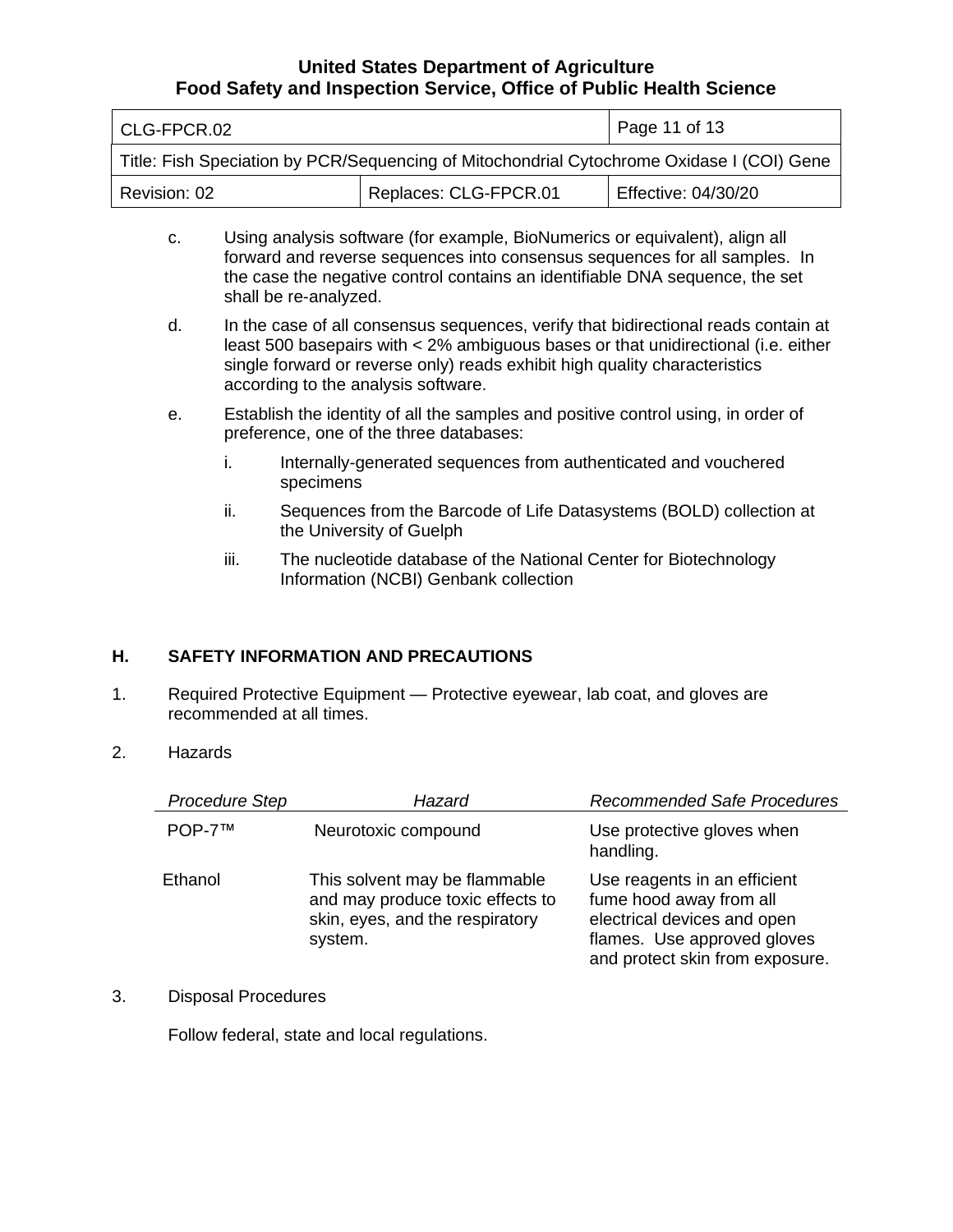| l CLG-FPCR.02                                                                             |                       | Page 12 of 13       |
|-------------------------------------------------------------------------------------------|-----------------------|---------------------|
| Title: Fish Speciation by PCR/Sequencing of Mitochondrial Cytochrome Oxidase I (COI) Gene |                       |                     |
| Revision: 02                                                                              | Replaces: CLG-FPCR.01 | Effective: 04/30/20 |

#### **I. QUALITY ASSURANCE PLAN**

- 1. Performance Standard
	- a. Negative controls no band present on the agarose gel of the PCR product check and no resulting DNA sequence from the capillary electrophoresis.
	- b. Positive controls the identity of the positive control tissue must be confirmed by the COI sequence.
- 2. Critical Control Points and Specifications

| Record                       | <b>Acceptable Control</b>           |
|------------------------------|-------------------------------------|
| a. Consensus sequence length | $\geq$ 500 bp with < 2% ambiguities |
| b. Database match quality    | $\geq$ 98%                          |
| c. Blank                     | no evidence of identifiable DNA     |

- 3. Intralaboratory Check Samples
	- a. System, minimum contents.
		- i. Frequency: One per week per analyst when samples analyzed.
		- ii. Records are to be maintained.
	- b. Acceptability criteria.

Refer to I. 1.

If unacceptable values are obtained, then:

- i. Investigate following established procedures.
- ii. Take corrective action as warranted.

#### **J. APPENDIX**

- 1. References
	- a. DNeasy® Blood & Tissue Handbook. July 2006. Qiagen.
	- b. Handy SM, JR Deeds, NV Ivanova, PDN Hebert, RH Hanner, A Ormos, LA Weigt, MM Moore, and HF Yancy. 2011. A single-laboratory validated method for the generation of DNA barcodes for the identification of fish for regulatory compliance. Journal of AOAC International 94(1):1-10.